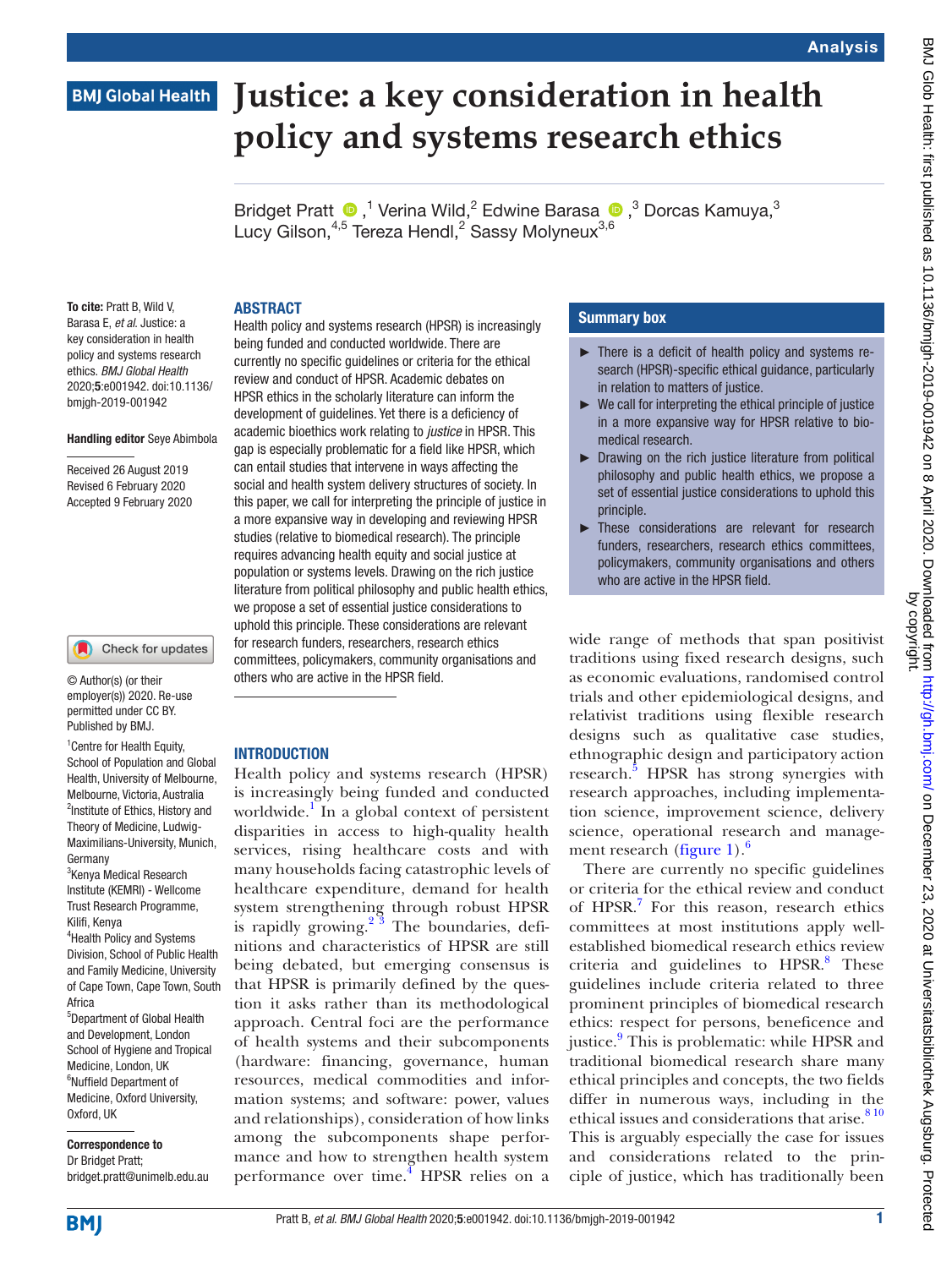

Figure 1 HPSR (adapted from Hoffman et al<sup>[6](#page-9-4)</sup>). HPSR, health policy and systems research.

understood in distributive terms—as the fair distribution of burdens and benefits—in biomedical research ethics. This is insufficient for HPSR, for which the considerations are much more complex than purely distributive.

HPSR can entail studies that intervene in ways affecting the social and health service delivery structures of society and, thus, have implications for social justice, namely, whether social structures ensure people's health, wellbeing and participation. It has often been identified as an essential means to produce the knowledge necessary to reduce health disparities between and within countries, $\frac{11 \text{ } 12 \text{ }}{12}$  and as having potential to improve our understanding of how to change the odds for marginalised populations to achieve healthy lives.[13](#page-9-9) However, there is also the potential for HPSR to have negative implications for social justice: the focus of HPSR or the way in which it is conducted can inadvertently undermine people's health or well-being, or increase disparities in access to social and health service delivery structures.

For HPSR, a tailoring of the ethical design and review process is needed, with the WHO arguing there is a 'compelling need' for HPSR-specific guidelines and criteria (Luyckx *et al*, p1)[\[10\]](#page-9-10). Yet there is a deficiency of academic bioethics work relating to *justice* in HPSR, with the majority of existing scholarship focusing on autonomy and informed consent.<sup>[7](#page-9-5)</sup> Some justice considerations have been identified for the field,  $7^{10}$  14 but they are not comprehensive. This gap is especially concerning for a field like HPSR, where the knowledge generated can have significant implications for health and social justice at population and systems levels. It is therefore imperative that justice considerations be articulated and discussed specifically, and guidance on addressing them be formulated, to inform the development of HPSR ethics guidelines.

In this paper, we begin by taking the position that the principle of justice itself should be interpreted in a more expansive way for HPSR (relative to biomedical research), in a way that is consistent with the foundational moral commitments of public health. Drawing on the rich justice literature from political philosophy and public

<span id="page-1-0"></span>health ethics, which has largely not yet informed HPSR ethics, we elaborate on what advancing justice means for the field of HPSR. We then describe what considerations of justice are essential to take into account for HPSR to uphold that principle, not only in HPSR priority setting and funding allocation, but also in reviewing and designing HPSR projects and programmes. These considerations are addressed to funders, researchers, policymakers, practitioners, community organisations, research ethics committees and others who are active in the HPSR field. We conclude by discussing and responding to several possible objections to our proposed justice considerations for HPSR. We further note that our focus on justice should be considered in addition to, and not instead of, adherence to other ethical principles and values in HPSR.

### HPSR's underlying moral commitment to health and **SOCIAL JUSTICE**

Much HPSR, especially in low-income and middle-income countries (LMICs), is conducted with the ultimate aim of reducing health disparities between and within countries and enhancing health system performance for those considered disadvantaged and marginalised.<sup>[8](#page-9-6)</sup> Recent work in bioethics suggests such an aim is necessary to advance health and social justice globally,<sup>15 16</sup> and advancing justice is consistent with foundational moral commitments for public health research, practice and policy.[17–19](#page-9-12) Upholding justice in HPSR calls for not only achieving a fair share of benefits and burdens for stakeholders in programmes of research, but also advancing health equity and, ultimately, social justice at a population or societal level.

To clarify what advancing justice means for HPSR, a definition of health and social justice is required. While acknowledging definitional controversies within philosophy, a number of points of convergence and commonality do exist. First, theories of justice in health emphasise the fundamental value of health for all, independent from gender, ethnicity, place of birth or residence, social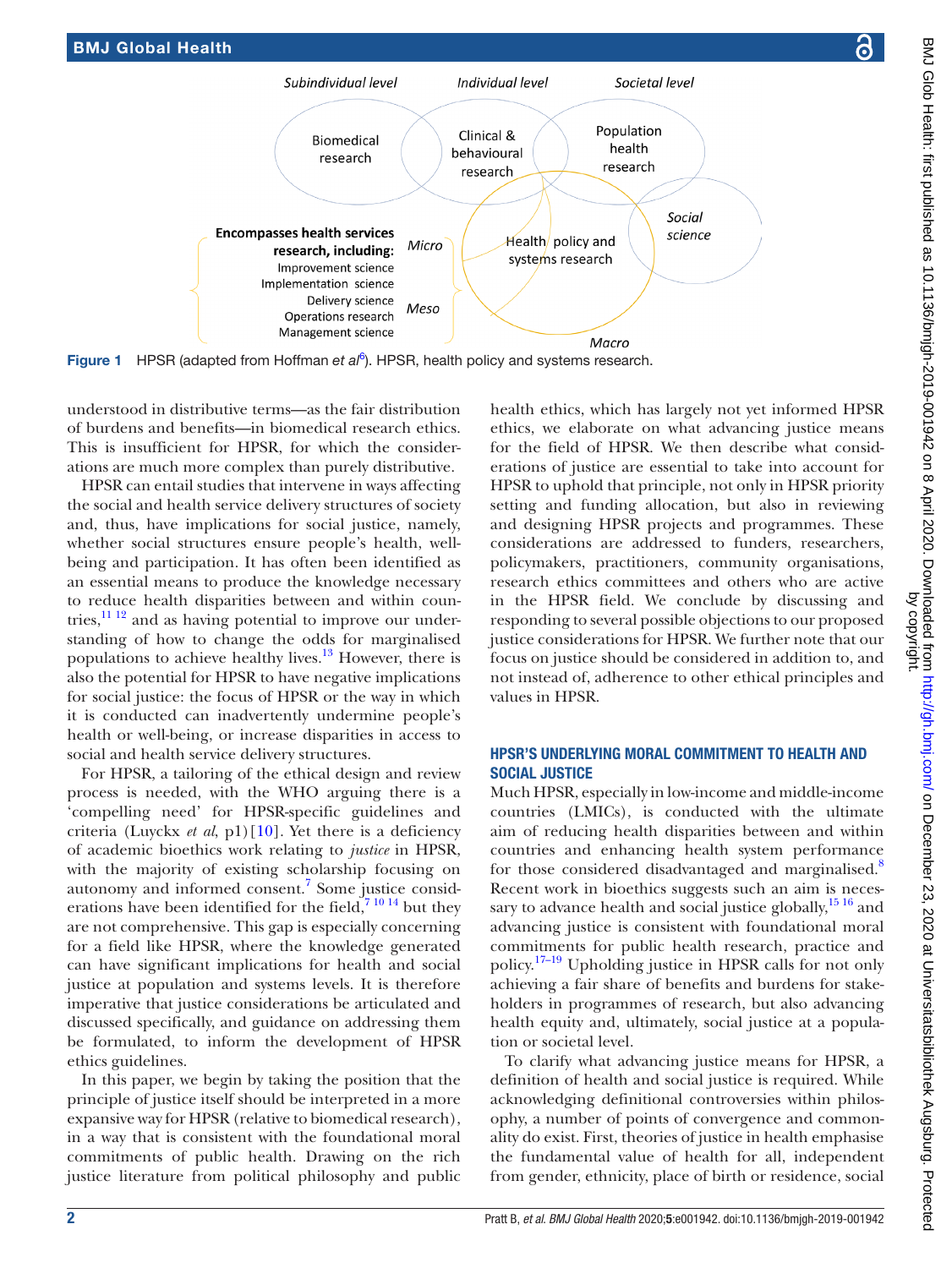status, political beliefs and religion.<sup>18 20</sup> Second, multiple theories purport that it is a priority and duty of justice to avert and alleviate disadvantage.[18 20 21](#page-9-13) Powers and Faden, for example, argue that the moral aims of public health are to improve health and other dimensions of wellbeing, with priority given to the needs of the systematically disadvantaged[.18](#page-9-13) Systematic disadvantage has been defined as being vulnerable to or having large shortfalls on a cluster of dimensions of well-being, including health, security from physical and psychological harm, attachments, self-determination, respect, and sense and imagination[.18 21](#page-9-13) A focus on structural injustices—social norms and institutions that create an unequal playing field—is especially important to identify, avert and alle-viate disadvantage.<sup>[22 23](#page-9-14)</sup>

Multiple theories of justice call for bringing disadvantaged individuals and groups up to a 'sufficient' level of health and well-being, that is, that which is required for a decent life over a 'normal' life span (such as 75 years).[18 24 25](#page-9-13) To attain and maintain a sufficient level of health, individuals are entitled to (among other things) public health and healthcare systems that provide (1) universal/equitable access to quality healthcare services that they need and (2) protection against financial hardship due to out-of-pocket healthcare expenditures through equitable prepayment health financing mechanisms.<sup>25</sup> <sup>26</sup> Access to broader social or structural determinants of health and well-being is necessary as well. $20\frac{25}{5}$  In countries worldwide, this encompasses ensuring sufficient health for refugee and migrant populations (among others).<sup>22 27</sup> In countries with a colonial history, this means ensuring Indigenous health (particularly in regard to access to quality nondiscriminatory healthcare services) and decolonising healthcare systems and broader social structures that shape health. $^{28}$   $^{29}$  In LMICs, supporting sufficient health and well-being for individuals and groups requires meaningful as opposed to tokenistic capacity strengthening of local and national public health, healthcare and health research systems, as well as in some cases direct support from high-income countries.[16](#page-9-16) The aim is for countries to become capable of ensuring equitable population health and well-being.

A growing number of theories of justice emphasise that, in addition to sufficient health and well-being, a focus should be on agency, participation and epistemic justice aimed at building relational or democratic equality.<sup>30-34</sup> Agency is the ability to act on behalf of what you have reason to value and entails participating in determining one's own and society's actions.[31](#page-10-3) Epistemic justice means giving proper respect to individuals as knowers and sources of information. Democratic participation and epistemic justice constitute a means for citizens to ensure that their needs and interests are raised and reflected in public policies. These theories have recently begun to be applied to health and support robust citizen or community participation in health system decision-making. $35\,36$ Theories of justice also identify procedural requirements for decision-making about health matters, which describe

how democratic participation should occur. They generally call for relying on deliberative democratic processes and norms, including reasonableness, inclusion, equal voice, accountability and transparency, to achieve just decision-making.[25 37 38](#page-10-0)

Finally, theories of justice employ principles to assign specific parties specific responsibilities and obligations of justice. For example, 'functional requirements' or 'capability to act' principles assign obligations of justice to those who, by their roles and resources, are best positioned to fulfil them. $^{23\,26}$  Applying these allocative principles and others to the research context demonstrates that ethical responsibilities of justice fall not only on individual researchers but also on other parties, such as funders, research institutions, ethics review committees and governments.<sup>16 39</sup>

#### Essential justice considerations for HPSR

To support researchers and other actors in the HPSR community to give more central emphasis to the principle of justice in HPSR priority setting, funding allocation, design and ethical review, we translate the general facets of health and social justice described previously into specific justice considerations for HPSR. We further identify which HPSR actors bear responsibility to consider them using the capability to act principle ([table](#page-3-0) 1). While the considerations we identify may not be an exhaustive list, they comprise a robust starting point that can be refined and expanded on in the future. Many would also apply to related research approaches, such as implementation science and operational research. The order in which the considerations are presented assumes the following typical sequence of events in research (we recognise variations to this order may occur in practice): priorities are set and funding calls made, and then research teams are assembled and projects designed in response. Only some projects are funded, which undergo ethics review and then, if approved, are implemented.

#### HPSR priority setting

For HPSR projects to help alleviate disadvantage and promote relational equality, there must be careful consideration of what research topics are the focus of funding calls, who selects those topics and who is ultimately allocated funding. The priorities set by HPSR funders, who are largely based in high-income countries, strongly determine whether HPSR projects are designed to generate new knowledge to improve healthcare and systems for marginalised groups, communities and health system actors.

Global funding for HPSR is frequently focused on how to expedite the scale-up of priority services. It is less likely to address deeper, more structural factors influencing health system equity. $40$  Theories of justice in health, however, emphasise the importance of generating new knowledge about disparities in access to health services and financial protection, namely, the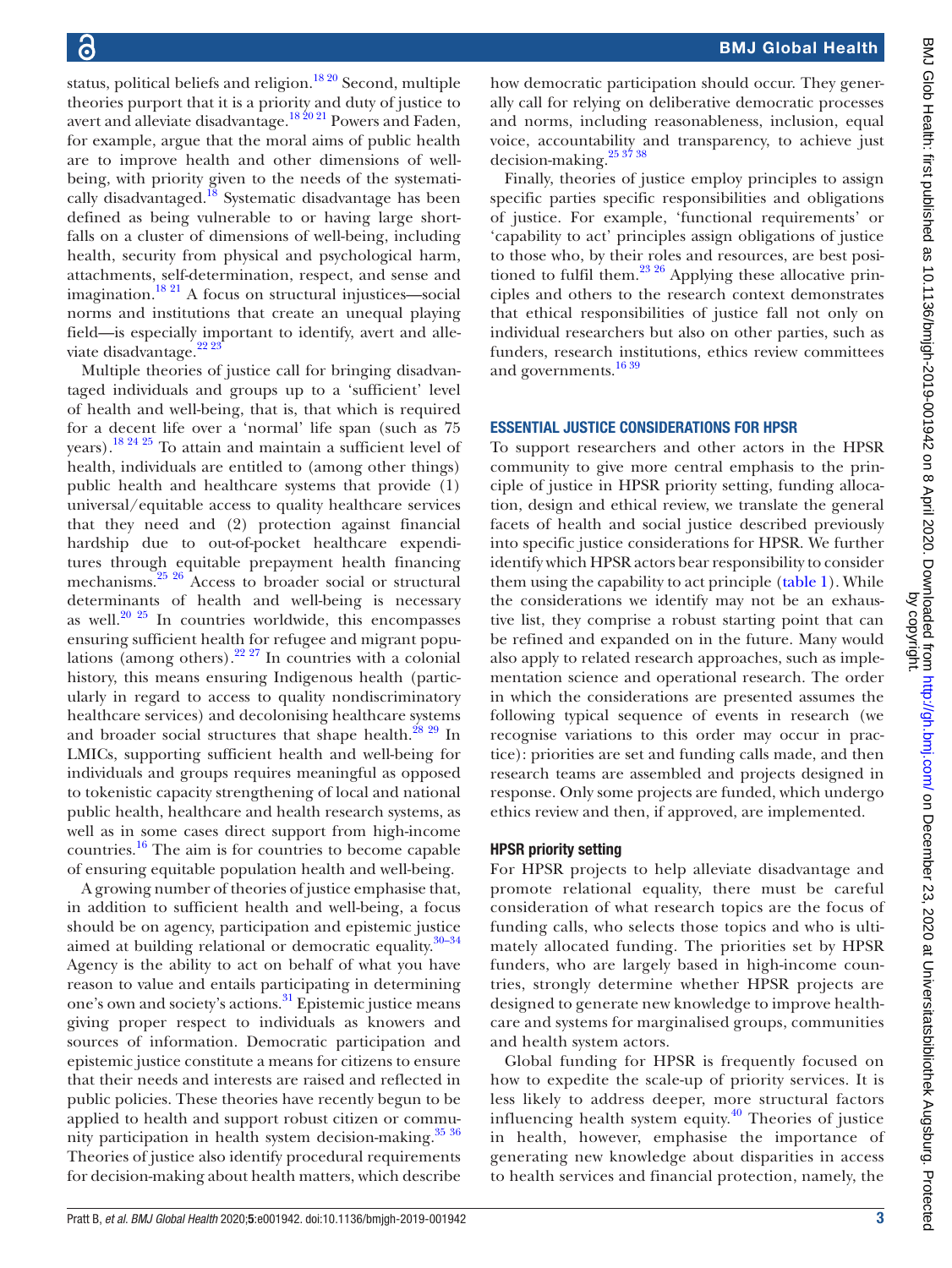<span id="page-3-0"></span>

| and programmes<br>Essential justice considerations for HPSR projects<br>Table <sub>1</sub>                                                                                                                                                                                                                                                                   |                                                                                                                                  |
|--------------------------------------------------------------------------------------------------------------------------------------------------------------------------------------------------------------------------------------------------------------------------------------------------------------------------------------------------------------|----------------------------------------------------------------------------------------------------------------------------------|
| Essential justice considerations                                                                                                                                                                                                                                                                                                                             | Who is responsible for considering them                                                                                          |
| <b>HPSR</b> priority setting                                                                                                                                                                                                                                                                                                                                 |                                                                                                                                  |
| Do funding platforms and calls prioritise research on equity in health systems and their structural determinants?                                                                                                                                                                                                                                            | Funders during priority setting                                                                                                  |
| Are local actors from LMICs included in making decisions about the topics of HPSR funding platforms and calls?                                                                                                                                                                                                                                               | Funders during priority setting                                                                                                  |
| Do funding platforms and calls require or permit lead applicants from LMICs?                                                                                                                                                                                                                                                                                 | Funders during priority setting                                                                                                  |
| and institutions to perform their roles?<br>Do funding requirements ensure sufficient funding of local actors                                                                                                                                                                                                                                                | Funders during priority setting                                                                                                  |
| Research teams                                                                                                                                                                                                                                                                                                                                               |                                                                                                                                  |
| be included as partners and be part of decision-<br>actors from populations involved in the study or<br>and designing the study to dissemination?<br>making throughout the project: from selecting research questions<br>Does the research team include local researchers and other local<br>at least with deep knowledge about those populations? Will they | Researchers and partners when assembling teams<br>Ethics committees when reviewing projects<br>Funders when allocating resources |
| Are research team members familiar with the sociopolitical historical background of populations involved in the<br>study and the social inequalities they experience?                                                                                                                                                                                        | Researchers and partners when assembling teams                                                                                   |
|                                                                                                                                                                                                                                                                                                                                                              | Ethics committees when reviewing projects                                                                                        |
| Are any inadequacies in research team composition and representation of local actors, especially marginalised<br>groups and health system actors, recognised and discussed?                                                                                                                                                                                  | Researchers and partners when assembling teams                                                                                   |
| of the research team to strengthen their capacity<br>Are systematic initiatives undertaken for local actors who are par<br>to conduct independent HPSR?                                                                                                                                                                                                      | Researchers and partners when assembling teams<br>Ethics committees when reviewing projects                                      |
|                                                                                                                                                                                                                                                                                                                                                              |                                                                                                                                  |
| Research questions                                                                                                                                                                                                                                                                                                                                           |                                                                                                                                  |
| leading or, at a minimum, part of decision-<br>Are local researchers and other local actors on the research team<br>making on the research questions?                                                                                                                                                                                                        | Funders when allocating resources                                                                                                |
|                                                                                                                                                                                                                                                                                                                                                              | Researchers and partners when designing projects                                                                                 |
|                                                                                                                                                                                                                                                                                                                                                              | Ethics committees when reviewing projects                                                                                        |
| Will disadvantaged and marginalised groups or health system actors (or organisations representing them) share                                                                                                                                                                                                                                                | Funders when allocating resources                                                                                                |
| e consulted in setting the research questions?<br>decision-making as part of the research team or, at a minimum, b                                                                                                                                                                                                                                           | Researchers and partners when designing projects                                                                                 |
|                                                                                                                                                                                                                                                                                                                                                              | Ethics committees when reviewing projects                                                                                        |
| Do the research questions align with the priorities of disadvantaged and marginalised groups or health system                                                                                                                                                                                                                                                | Funders when allocating resources                                                                                                |
| actors?                                                                                                                                                                                                                                                                                                                                                      | Researchers and partners when designing projects                                                                                 |
|                                                                                                                                                                                                                                                                                                                                                              | Ethics committees when reviewing projects                                                                                        |
| Will answering the research questions create new knowledge of value for equitable health systems?                                                                                                                                                                                                                                                            | Funders when allocating resources                                                                                                |
|                                                                                                                                                                                                                                                                                                                                                              | Researchers and partners when designing projects                                                                                 |
|                                                                                                                                                                                                                                                                                                                                                              | Ethics committees when reviewing projects                                                                                        |
| Research populations                                                                                                                                                                                                                                                                                                                                         |                                                                                                                                  |
| Does the research population and participants adequately include disadvantaged and marginalised groups and                                                                                                                                                                                                                                                   | Funders when allocating resources                                                                                                |
| health system actors?                                                                                                                                                                                                                                                                                                                                        | Researchers and partners when designing projects                                                                                 |
|                                                                                                                                                                                                                                                                                                                                                              | Ethics committees when reviewing projects                                                                                        |
| Will research project recruitment be informed by and be respectful of marginalised groups' past experiences with                                                                                                                                                                                                                                             | Researchers and partners when designing and implementing projects                                                                |
| research and will meaningful engagement be conducted?                                                                                                                                                                                                                                                                                                        | Ethics committees when reviewing projects                                                                                        |
|                                                                                                                                                                                                                                                                                                                                                              | Continued                                                                                                                        |

෬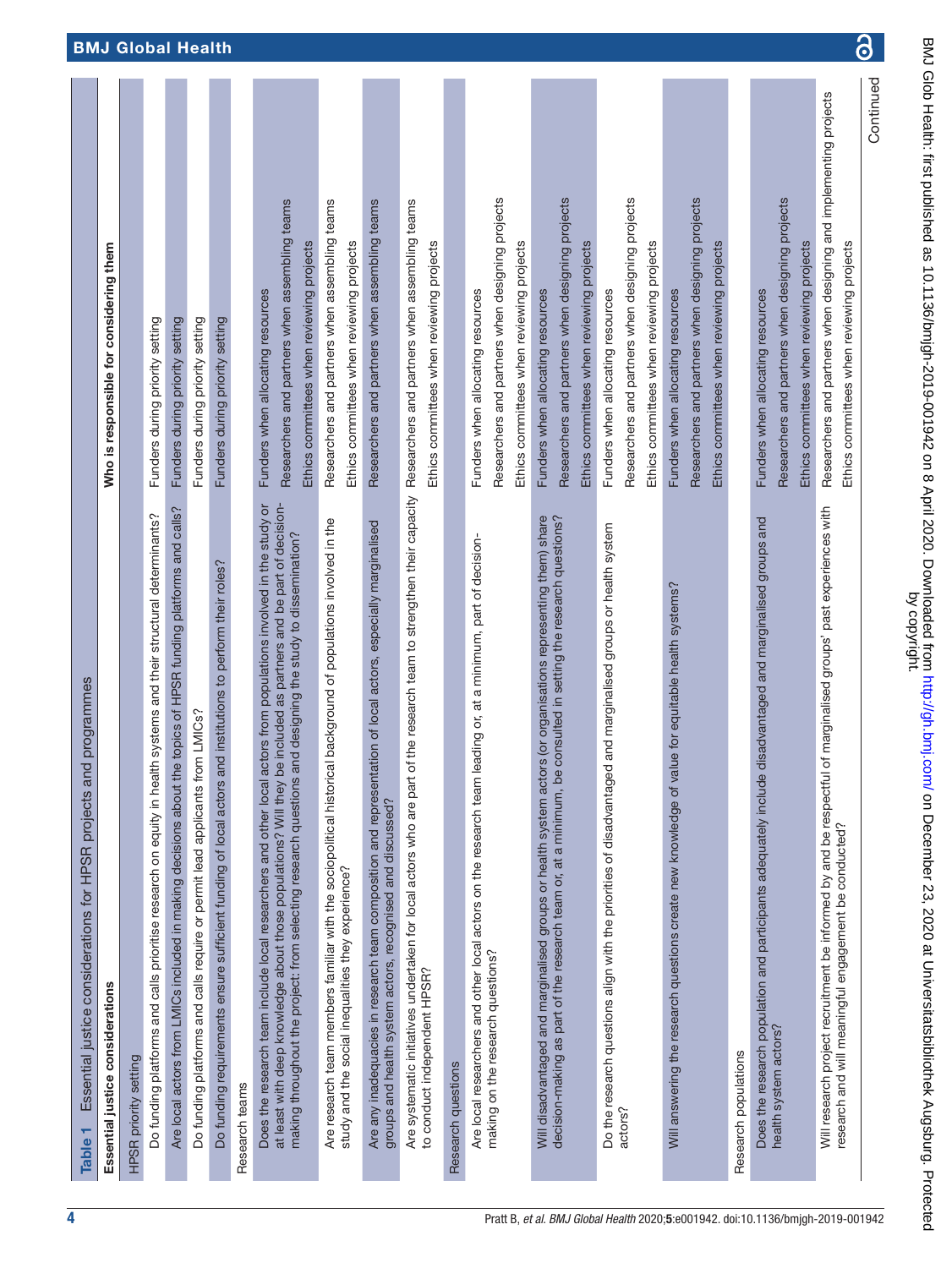| Continued<br>Table 1                                                                                                                                                                                                                                                                                                  |                                                                                                                |
|-----------------------------------------------------------------------------------------------------------------------------------------------------------------------------------------------------------------------------------------------------------------------------------------------------------------------|----------------------------------------------------------------------------------------------------------------|
| Essential justice considerations                                                                                                                                                                                                                                                                                      | Who is responsible for considering them                                                                        |
| Identifying and responding to harms                                                                                                                                                                                                                                                                                   |                                                                                                                |
| Will engagement and communication systems be set up that anticipate and keep track of harms generated by<br>HPSR, especially for local actors within the research team, communities and health systems?                                                                                                               | Researchers and partners when designing and implementing projects<br>Ethics committees when reviewing projects |
| How will the study team act to minimise anticipated harms and issues that eventuate to disadvantaged and<br>marginalised groups and health system actors while also ensuring that the integrity of the science and the<br>learning-especially about the most vulnerable within systems and communities-is maintained? | Researchers and partners when designing and implementing projects<br>Ethics committees when reviewing projects |
| Research capacity development and health system strengthening                                                                                                                                                                                                                                                         |                                                                                                                |
| and institutional capacity within LMICS to<br>Do funding platforms require and support strengthening individual<br>conduct independent HPSR?                                                                                                                                                                          | Funders during priority setting                                                                                |
| institutional capacity within LMICS to conduct independent HPSR?<br>Institutional capacity within LMICS to conduct independent HPSR?                                                                                                                                                                                  | Funders when allocating resources                                                                              |
|                                                                                                                                                                                                                                                                                                                       | Researchers and partners when designing projects                                                               |
|                                                                                                                                                                                                                                                                                                                       | Ethics committees when reviewing projects                                                                      |
| How will the study strengthen study participants' health systems?                                                                                                                                                                                                                                                     | Funders when allocating resources                                                                              |
|                                                                                                                                                                                                                                                                                                                       | Researchers and partners when designing projects                                                               |
|                                                                                                                                                                                                                                                                                                                       | Ethics committees when reviewing projects                                                                      |
| a sharing plans minimise the risk of worsening<br>How will the project's design, implementation, publication and dat                                                                                                                                                                                                  | Funders when allocating resources                                                                              |
| disparities in research capacity?                                                                                                                                                                                                                                                                                     | Researchers and partners when designing projects                                                               |
|                                                                                                                                                                                                                                                                                                                       | Ethics committees when reviewing projects                                                                      |
| Creating lasting change                                                                                                                                                                                                                                                                                               |                                                                                                                |
| Does the funding platform require and support knowledge translation of HPSR findings into health and social<br>policy and practice?                                                                                                                                                                                   | Funders during priority-setting                                                                                |
| What efforts will be made to maximise positive outcomes or benefits post-study for disadvantaged and                                                                                                                                                                                                                  | Funders when allocating resources                                                                              |
| marginalised groups and health system actors?                                                                                                                                                                                                                                                                         | Researchers and partners when designing and implementing projects                                              |
|                                                                                                                                                                                                                                                                                                                       | Ethics committees when reviewing projects                                                                      |
| How are actors with the power to change health and social policies engaged?                                                                                                                                                                                                                                           | Funders when allocating resources                                                                              |
|                                                                                                                                                                                                                                                                                                                       | Researchers and partners when designing and implementing projects                                              |
|                                                                                                                                                                                                                                                                                                                       | Ethics committees when reviewing projects                                                                      |
| Research funding allocation                                                                                                                                                                                                                                                                                           |                                                                                                                |
| have been assembled and designed with justice<br>Is funding is allocated to HPSR research teams and projects that<br>considerations in mind?                                                                                                                                                                          | Funders when allocating resources                                                                              |
| Do decisions about research funding allocation include local actors from LMICs?                                                                                                                                                                                                                                       | Funders when allocating resources                                                                              |

ခြ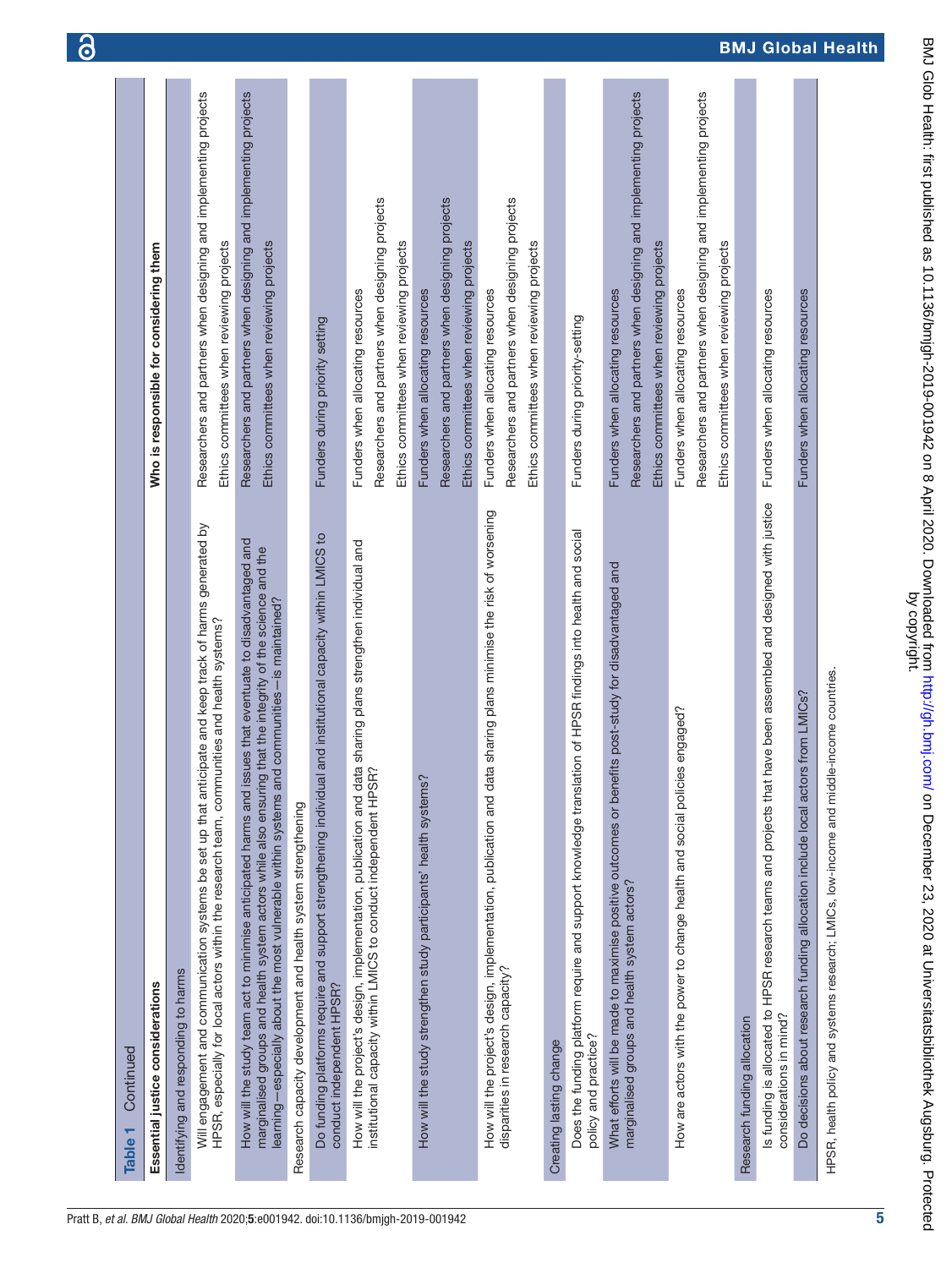nature of such inequalities, their causes and how they might be addressed.<sup>[16](#page-9-16)</sup> When exploring the causes of such disparities, it is especially vital to generate information not only about individuals' behaviours and health agency (health knowledge, health-seeking skills and beliefs, and effective health decision-making) but also broader structural and social determinants.<sup>20-22 26</sup> The latter includes the exercise of hidden power (structural and discursive) within and beyond the health system. (Structural power refers to institutional practices (formal rules and procedures) and norms that enhance the capacities or possibilities for action of some and limit those of others. Discursive power encompasses language and concepts that create meanings that lead individuals to think of the world in some ways but not others. By influencing how individuals think about the world, this form of power shapes one's beliefs, prefer-ences, sense of self and acceptance of the status quo).<sup>[41](#page-10-7)</sup> The importance of addressing intersecting structural and social determinants of health is due to their potential to cause individuals to fall below or to remain below a sufficient level of health.<sup>[18](#page-9-13)</sup> A key consideration for HPSR is then: *Do funding platforms and calls prioritise research on equity in health systems and their structural determinants?*

HPSR is frequently entwined with Western funders' frames and expectations about priorities. Often, at the macro level, Western understanding of global health issues dominate. $42$  Yet many scholars have pointed out that Western conceptualisations of health and wellbeing are not universally shared or relevant and can, indeed, be in sharp contrast to values and ideas held by some communities and groups.[28 43 44](#page-10-1) Bennett *et al* raise the concern: 'it is unclear to what extent local actors in LMIC health systems would frame their research concerns in the same way as global stakeholders'.[40](#page-10-6) Inclusion in research decision-making of those who have traditionally been its subjects can bring different, previously under-represented perspectives into research and begin to redress power imbalances.<sup>[45 46](#page-10-9)</sup> This potentially builds relational equality in HPSR. It is thus essential that the process of setting the topic/ focus of funding platforms and calls be inclusive of actors from LMICs who have historically been excluded from such decisions. Funding priorities should not be determined solely by funders and experts from highincome countries. Another important consideration is then: *Are local actors from LMICs included in making decisions about the topics of HPSR funding platforms and calls?* There should be careful consideration of what expertise and which local actors to include and from what sectors. Three important categories of local actors are researchers, marginalised groups (eg, Indigenous and refugee) or health system actors (eg, nurses, community health workers, patients and subnational policymakers), and actors with the power to change the policies and practices that affect them (policymakers, healthcare providers, insurers, civil society

organisations and community organisations). The latter category can encompass actors in sectors beyond health, for example, education, sanitation and law.

Kalinga argues that grants should ideally give local actors in LMICs 'platforms to be authoritative sources of and experts on their cultures and communities' (Kalinga, p3)[[47](#page-10-10)]. Further considerations for HPSR are then: *Do funding platforms and calls require or permit (co-)lead applicants from LMICs? Do funding requirements ensure sufficient funding of local actors and institutions to perform their roles?*

#### Research teams

For HPSR projects to promote health equity, help alleviate disadvantage and promote epistemic justice, it is essential that the composition and functioning of the research team challenge current global injustices in global health research. Research teams must include researchers who understand the sociopolitical and historical background of the populations involved in their studies, including systematically disadvantaged populations. Ensuring inclusion of researchers from (or with deep knowledge of) these populations is an epistemic justice consideration in itself and will likely contribute to research studies being better informed and designed. Ideally, HPSR should be led by researchers from the countries, regions and communities being researched, with strong collaborations with other local actors to bring diverse perspectives and expertise as needed. Involving *under-represented* local actors (ie, marginalised groups and/or actors with health systems, depending on the research focus) also helps to address epistemic injustice and build relational equality.

Crucial considerations about research teams for HPSR are then: *Does the research team include local researchers and other local actors from populations involved in the study or at least with deep knowledge about those populations? Will they be included as partners and decision-makers throughout the project: from selecting research questions and designing the study to dissemination? Are research team members familiar with the sociopolitical and historical background of populations involved in the study and the social inequalities they experience?*

Given the historical and current global structural injustices in health and research systems, it may not always be possible to ensure a genuinely level playing field among research team members throughout the design and conduct of potentially important HPSR. For example, imbalances may arise between non-local researchers and local actors, or between different types of local actors on the research team. Such imbalances require transparency from the outset, and the incorporation of systemic efforts to transform the situation from one of research on or about communities and subpopulations to research by and with their members. Two further considerations for HPSR are then: *Are any inadequacies in research team composition and representation of local actors, especially marginalised groups and health system actors, recognised and discussed? Are systematic initiatives*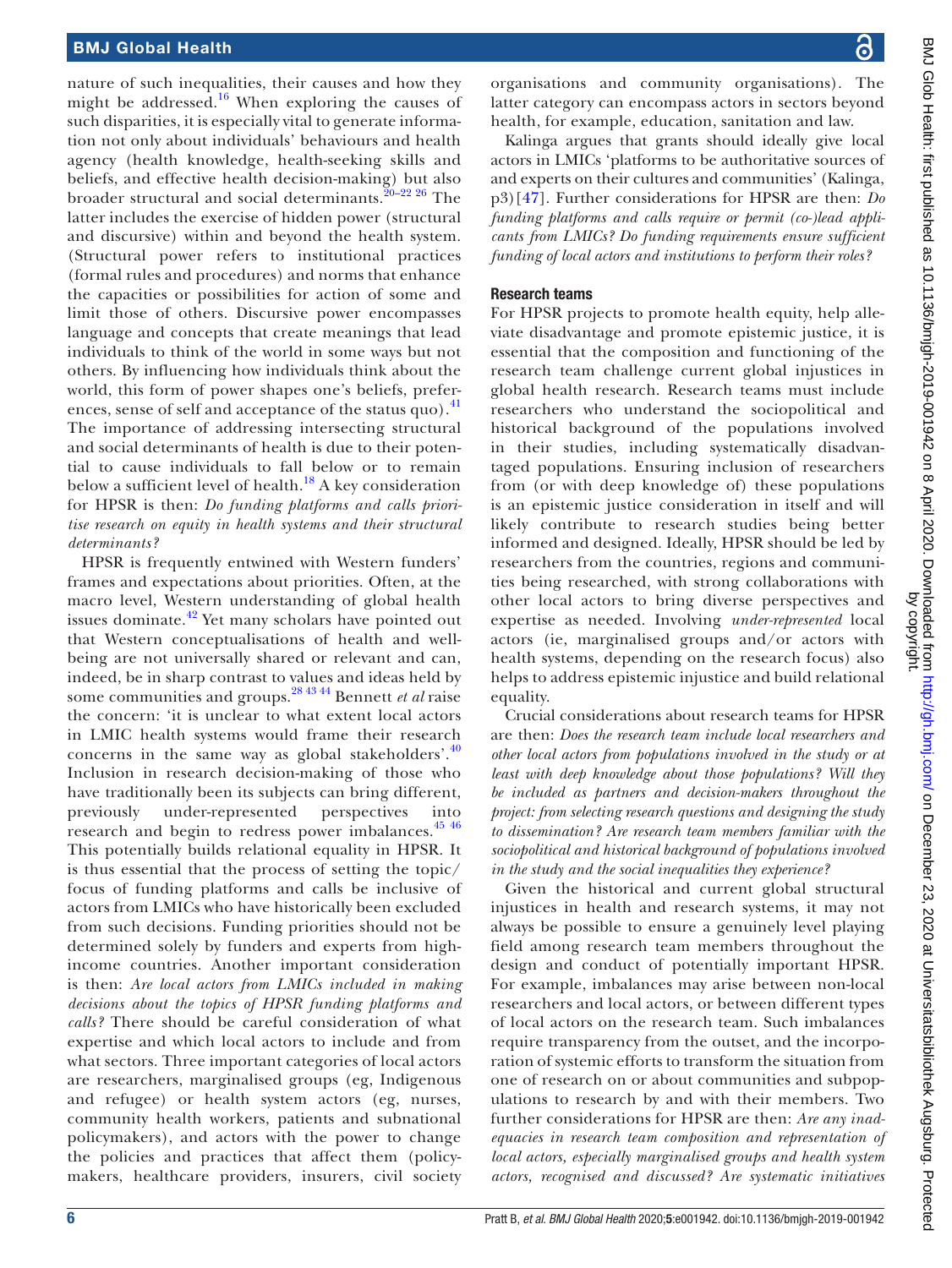*undertaken for local actors who are part of the research team to strengthen their capacity to conduct independent HPSR?* (We discuss capacity strengthening in more detail later in the paper).

#### Research questions

For HPSR projects to promote agency and generate knowledge that will help improve health systems for those considered disadvantaged, there must be careful consideration about what research questions are selected and by whom. Many voices, needs and agendas exist within the HPSR field: those of funders, global health actors, health systems researchers, policymakers, healthcare providers and communities. Given the imbalances outlined in previous sections, some voices are often excluded from question setting. LMIC researchers, for example, are often relegated to the role of 'a glorified field worker', responsible for providing samples or conducting interviews but excluded from the 'creative, interesting and scientific' features of the collaboration. $^{48}$  A key consideration for HPSR is then: *Are local researchers and other local actors on the research team leading or, at a minimum, part of decision-making on the research question(s)?* These will be local to specific HPSR projects and, therefore, will not necessarily be the same as the local actors included in research priority setting and research funding allocation.

Even where the content of research questions comes from local researchers, health system managers or policymakers, the questions prioritised may not align with those articulated by other local actors, especially those considered marginalised and disadvantaged within communities or health systems (This is a particular problem in societies with colonial past and present, with native populations questioning the legitimacy of settler governments, health policies and interventions, and their failure to incorporate Indigenous values and standpoints<sup>28</sup> <sup>29</sup>).<sup>46</sup> <sup>49</sup> The community-based participatory research literature highlights a continuum between the 'utilisation-focused Northern tradition' and the 'emancipatory Southern tradition'.<sup>[50 51](#page-10-13)</sup> The former seeks to produce knowledge that addresses the real-world needs of policymakers and practitioners and facilitate its translation into action. $50$  In the Southern tradition, partnerships are formed with subpopulations considered to be disadvantaged and marginalised. In this tradition, research seeks to identify and transform the root causes or material circumstances that produce and reproduce social disparities and hierarchies; an approach that appears quite pertinent to whether HPSR advances health equity and social justice at the population and systems levels.<sup>[50](#page-10-13)</sup>

Some argue that members of marginalised groups are best positioned to identify the most critical health issues and inequalities they face.<sup>45</sup> Additional procedural considerations are as follows: *Will disadvantaged and marginalised groups or health system actors (or organisations representing them) share decision-making as part of research teams or, at a minimum, be consulted in setting the* 

*research question(s)? How can such processes achieve norms of inclusion, accountability and transparency?* This is consistent with requirements of justice relating to agency, deliberation and participation.<sup>[21 32 46](#page-9-17)</sup>

Contemporary theories of justice explicitly include other elements consistent with the so-called 'Southern tradition'. They call for focusing attention on the importance of generating new knowledge about disparities within health systems—for example, in access to health services, financial protection, and treatment of health system actors—and exploring their social and structural determinants. For HPSR, this could mean exploring how such determinants interact to create poor access to health services and inadequate financial protection for systematically disadvantaged groups and what interventions can address them. Key considerations for HPSR are then: *Do the research questions align with the priorities of disadvantaged and marginalised groups or health system actors? Will answering the research question(s) create new knowledge of value for equitable health systems?* This calls for HPSR to generate new knowledge about how to achieve fair treatment of marginalised health system actors and/or how to improve access and financial protection for marginalised groups. It is consistent with the requirement of justice to prioritise (or focus on) the needs of those considered disadvantaged.<sup>18 21 34</sup>

#### Research populations

For HPSR projects and programmes to help alleviate disadvantage in relation to health, there must be careful consideration about who comprises the research population. This encompasses the selection of research populations *and* the recruitment of individual participants into studies.

According to Cassell and Young, '[w]here (HPSR) contributes to the planning of services and policymaking, the voice of the socially excluded may be muffled, and that of the better educated and materially secure, artificially amplified'.  $(p316)^{52}$  Entire geographical areas or subpopulations that are marginalised or disadvantaged (eg, certain districts or wealth groups and types of health system actors) can be excluded from studies. Within selected research areas or populations, disadvantaged and marginalised groups or health system actors can also be excluded from participating in studies. For example, within host districts, marginalised groups may not be reached by recruitment materials for HPSR studies. Participants in HPSR and emergent learning from studies will then only represent and reflect the experiences of a limited, better-off or more visible subset of the population. This means studies may misrepresent and misunderstand disadvantaged and marginalised groups' and health system actors' experiences, or generate knowledge and learnings that do not strongly apply to such subpopulations. In so doing, research processes and outputs may inadvertently exacerbate, rather than reduce, unacceptable differences in experience, health and well-being between and within populations.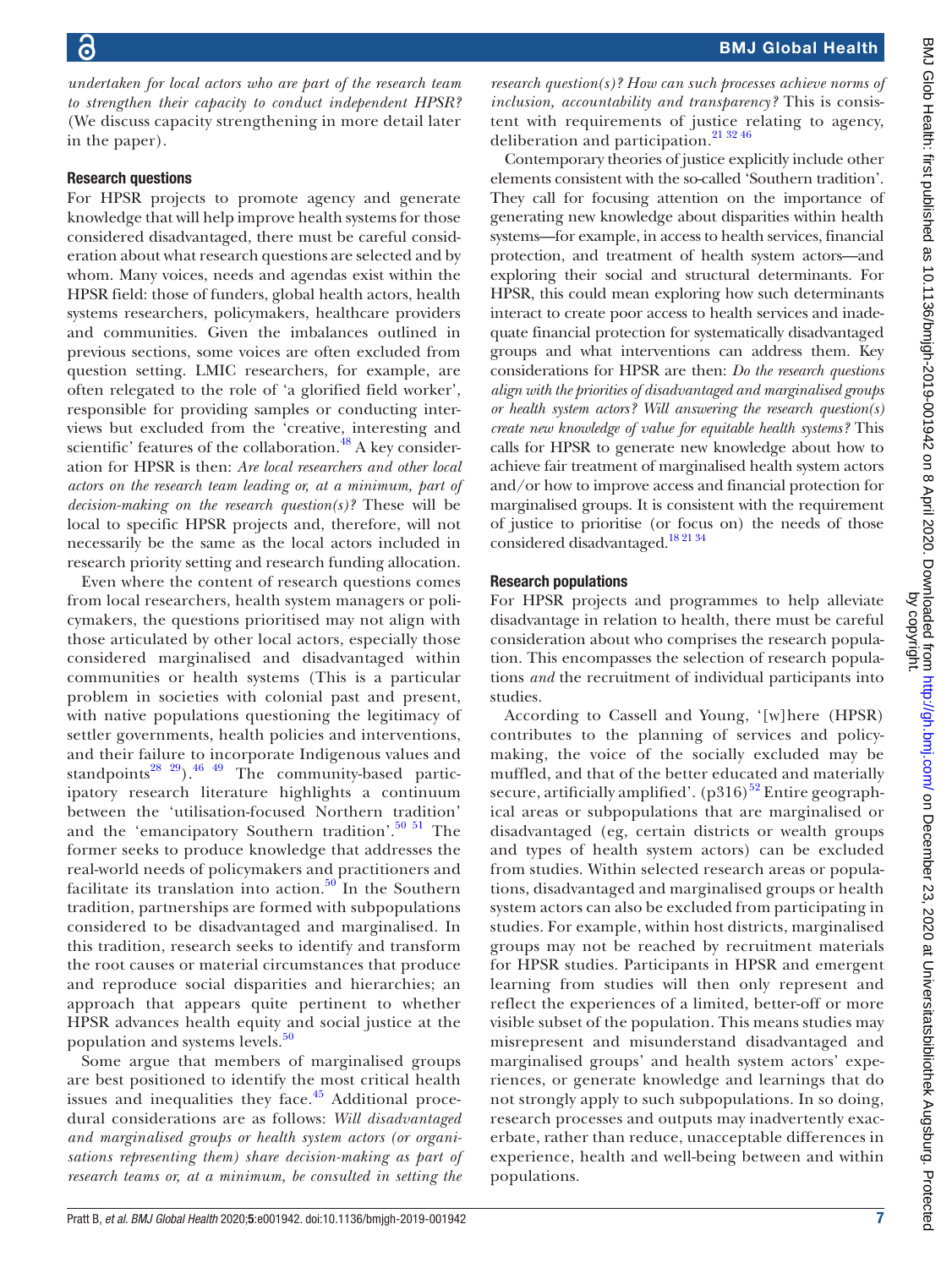A key consideration for HPSR studies is then: *Does the research population and participants adequately include disadvantaged and marginalised groups and health system actors?* 'Adequate inclusion' could mean that HPSR studies either focus on particular disadvantaged or marginalised groups or health system actors to produce new knowledge with the potential to transform their situation, or sufficiently include such groups and actors in the research population to ensure that disadvantage and marginalisation are better understood and highlighted. The latter would enable HPSR to generate data that support comparisons between better-off and worst-off groups, and between more and less visible groups. For quantitative studies, adequate inclusion can, for example, produce knowledge of difference or equivalence of health or health system issues across different social or geographical stratifiers, or intersections between several stratifiers. For qualitative studies, it can support, for example, exploration of the lived realities of those groups and health system actors considered disadvantaged or marginalised and help them identify their own abilities and vulnerabilities (including structural drivers behind revealed vulnerabilities inequities).

Working towards adequate inclusion requires recognition that members of some structurally marginalised groups might have good reasons to avoid or be suspicious about participation in research.<sup>46</sup> Many scholars have emphasised the crucial role of community engagement in building trust between researchers and communities.[45 47 53](#page-10-9) Community engagement can also support inclusive participant recruitment strategies. An important concern for some HPSR studies is then: *Will research project recruitment be informed by and respectful of marginalised groups' past experiences with research and will meaningful engagement be conducted?* This is consistent with the requirements of justice relating to building relational equality.

#### Identifying and responding to harms

To ensure HPSR projects do not exacerbate existing disadvantage and widen disparities in health and wellbeing requires anticipation and monitoring of negative effects that fall disproportionately on local actors.<sup>[15 45 46](#page-9-11)</sup> These include medical (physical and psychological), social, economic and political harms.<sup>[8](#page-9-6)</sup> Here, there is a special interest in hearing about any issues and harms that are anticipated or experienced by those who have the least voice and power within research teams, health systems and communities. Among research teams, unequal power dynamics can prevent local actors, for example, from respecting local social customs and codes.[47](#page-10-10) An ethical consideration for HPSR is then: *Will engagement and communication systems be set up that anticipate and keep track of harms generated by HPSR for local actors who are potentially disadvantaged and marginalised within research teams, health systems and communities?* This is consistent with the requirements of justice relating to epistemic justice and participation. The harms

identified for local actors within and external to the research team will likely differ and require different approaches to mitigate or resolve.

To ensure that HPSR projects do not widen existing disparities further entails *acting* on anticipated harms where monitoring processes suggest that HPSR is having negative impacts. Efforts should be taken to develop and implement strategies to minimise anticipated and identified harms. Another ethical consideration for HPSR is then: *How will the study team act to minimise and address anticipated harms and issues that eventuate to disadvantaged and marginalised groups and health system actors while also ensuring that the integrity of the science and the learning—especially about the most vulnerable within systems and communities—is maintained?*

#### Research capacity development and health system strengthening

Promoting health of those considered disadvantaged and marginalised requires strengthening in-country capacity to deliver health services and lead essential health research, especially in LMICs. All HPSR projects and programmes in LMICs, whether initiated within countries or by external researchers, should contribute to the sustainable development of health systems and health research systems. Building researchers' and institutions' capacities to drive nationally relevant HPSR is a key aspect of achieving that goal. Ethical considerations for HPSR studies include *Do funding platforms require and support strengthening individual and institutional capacity within LMICs to conduct independent HPSR? How will the project's design, implementation, publications and data sharing plans further those aims? How will the study strengthen study participants' health systems?*

It is also critical that HPSR does not exacerbate disparities in research capacity and career development, especially between LMIC researchers and highincome country researchers or between non-Indigenous and Indigenous researchers. This could happen, for example, where LMIC or Indigenous researchers' roles are limited to data collection, rather than contributing to the entire research process, or where these individuals are inappropriately excluded from authorship. It could also happen where data sharing arrangements undermine LMIC or Indigenous researchers' opportunity to analyse and publish their datasets. Another ethical consideration for HPSR is: *How will the project's design, implementation, publications and data sharing plans minimise the risk of worsening disparities in research capacity?*

#### Creating lasting change

For HPSR to help improve health systems for those considered disadvantaged and marginalised, the knowledge and learning it generates must be used to inform health system reform, public health and social action. Theories of justice contend that ensuring that individuals and groups have sufficient health requires not only getting health policies right but also getting broader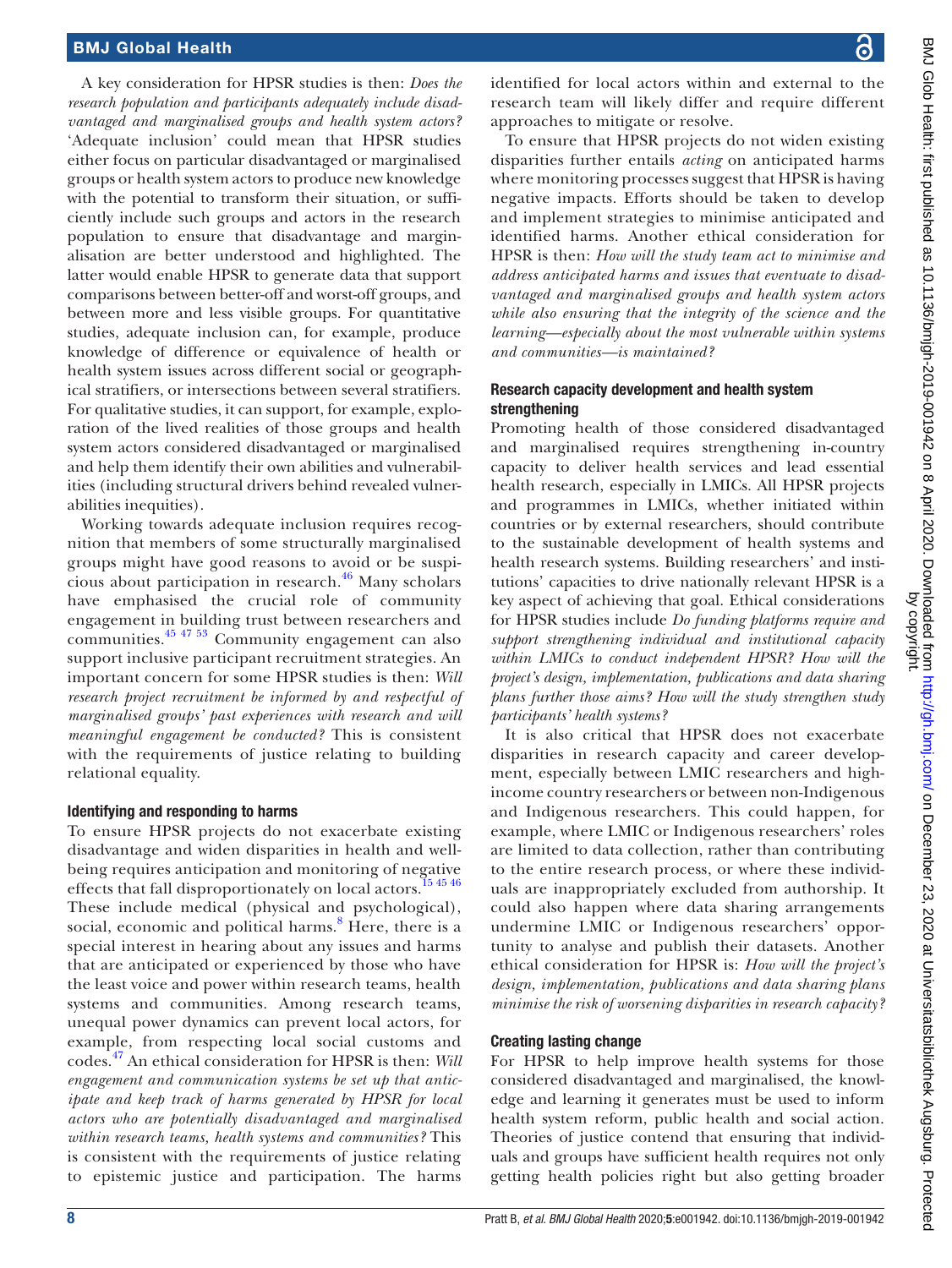health systems and social policies right. Health system reform and public health efforts should, therefore, ideally inform policies and practices in sectors beyond health like housing, education, urban planning and income[.18 20 25](#page-9-13) This requires promoting the translation of HPSR findings into health *and* social policy and practice in ways that help reduce health disparities.<sup>54</sup> This, in turn, necessitates executing strategies for promoting the use of HPSR findings by local actors, namely, disadvantaged and marginalised groups and health system actors and/or those actors with the power to change policies and practices that affect them. An ethical consideration for HPSR projects is then: *Does the funding platform require and support knowledge translation of HPSR findings into health and social policy and practice? What efforts will be made to maximise positive outcomes or benefits poststudy for disadvantaged and marginalised groups and health system actors? How are actors with the power to change health and social policies engaged?*

#### Research funding allocation and ethics review

Whether HPSR helps alleviate disadvantage and builds relational equality is determined by which projects are ultimately awarded funding. Concern has been raised that some donors primarily fund HPSR in LMICs on a narrow set of questions related to service delivery and scale up rather than HPSR that is responsive to local needs or focused on equity.<sup>47 55</sup> A key consideration is then: *Is funding allocated to HPSR research teams and projects that have been assembled and designed with justice considerations in mind?* To support building relational equality, research funders should include local actors from LMICs on grant review panels and as advisors when making funding decisions. It is thus important to consider: *Do decisions about research funding allocation include local actors from LMICs?*

Prior to implementation, ethics review committees should assess funded projects for many of the proposed justice considerations [\(table](#page-3-0) 1). Projects should ideally also be monitored during implementation, with ethics review committees empowered and resourced to step in where justice considerations are being ignored in ways that could exacerbate existing inequities in health and research capacity. Such continuous review would mark a change in practice for many ethics committees worldwide and would require strong, well-trained and supported ethics committees.

#### Addressing potential objections

Several objections can be anticipated to our proposed essential considerations of justice for HPSR. Justice, in itself, is a contested term, with various interpretations existing in the philosophy and ethics literatures. This raises the question: how can demands of justice be fulfilled in HPSR if there is no unanimous agreement on the concept of justice in general? Beyond this, from a practical perspective, how can the demands of justice feasibly be achieved if their realisation is highly

complex? To address the first matter, we have sought to rely on points of commonality and convergence among theories of justice to identify the proposed justice considerations for HPSR. We further emphasise that justice considerations require an ongoing process of debate and revision, in constant exchange with theorists in the area of health justice, as well as with researchers, policymakers, community organisations and others in the HPSR field. Such dialogue can consider whether the justice considerations are too demanding to achieve in real-world practice and identify what structural changes may be required to facilitate their being upheld. Fomenting and sustaining this dialogue is the responsibility of all HPSR actors as well as ethicists (who may or may not focus on HPSR and thus may or may not see themselves as HPSR actors).

Another related challenge to our proposed considerations of justice is that their implementation might obstruct or slow down the conduct of HPSR at a time when the need for HPSR is widely recognised. A more inclusive study design that aims to explicitly address disadvantaged groups' needs might require including, for example, migrants who do not speak the language of the host country; individuals living with disability, illiteracy or dyslexia who might need assistance to participate; or geographically remote individuals whose participation is costly and logistically difficult to achieve. This might create higher costs, require more research staff, and slow down studies and learning. Does the goal of achieving their inclusion as a matter of justice justify the increase in resources and time necessary to attain it? We cannot offer a general solution to this problem. How marginalised groups and health system actors can best be included should be decided on a case-by-case basis. Our proposal is certainly not intended to unnecessarily complicate the research process, and every HPSR project will need to weigh up the advantages and disadvantages of different inclusion mechanisms. In so doing, however, it should be recognised that by designing more inclusive research projects, HPSR will most likely produce results that better reflect the heterogeneous reality and thus help develop more responsive and effective health system practices and policies. Thus, for both justice and data validity reasons, it is likely to be valuable to embrace and understand diverse—including historically marginalised—perspectives in study designs.

It could be argued that a considerable amount of HPSR takes place in high-income countries, where disadvantage and health inequity are not as severe as in LMICs. Is it then necessary and appropriate for the proposed considerations of justice to apply to HPSR worldwide or primarily to HPSR in LMICs? We acknowledge that there are settings in which injustices might be particularly stark and where a focus on HPSR's procedural and substantive contributions to justice is especially needed. Nevertheless, all societies experience disadvantage, stigmatisation and marginalisation, and the gap between the rich and poor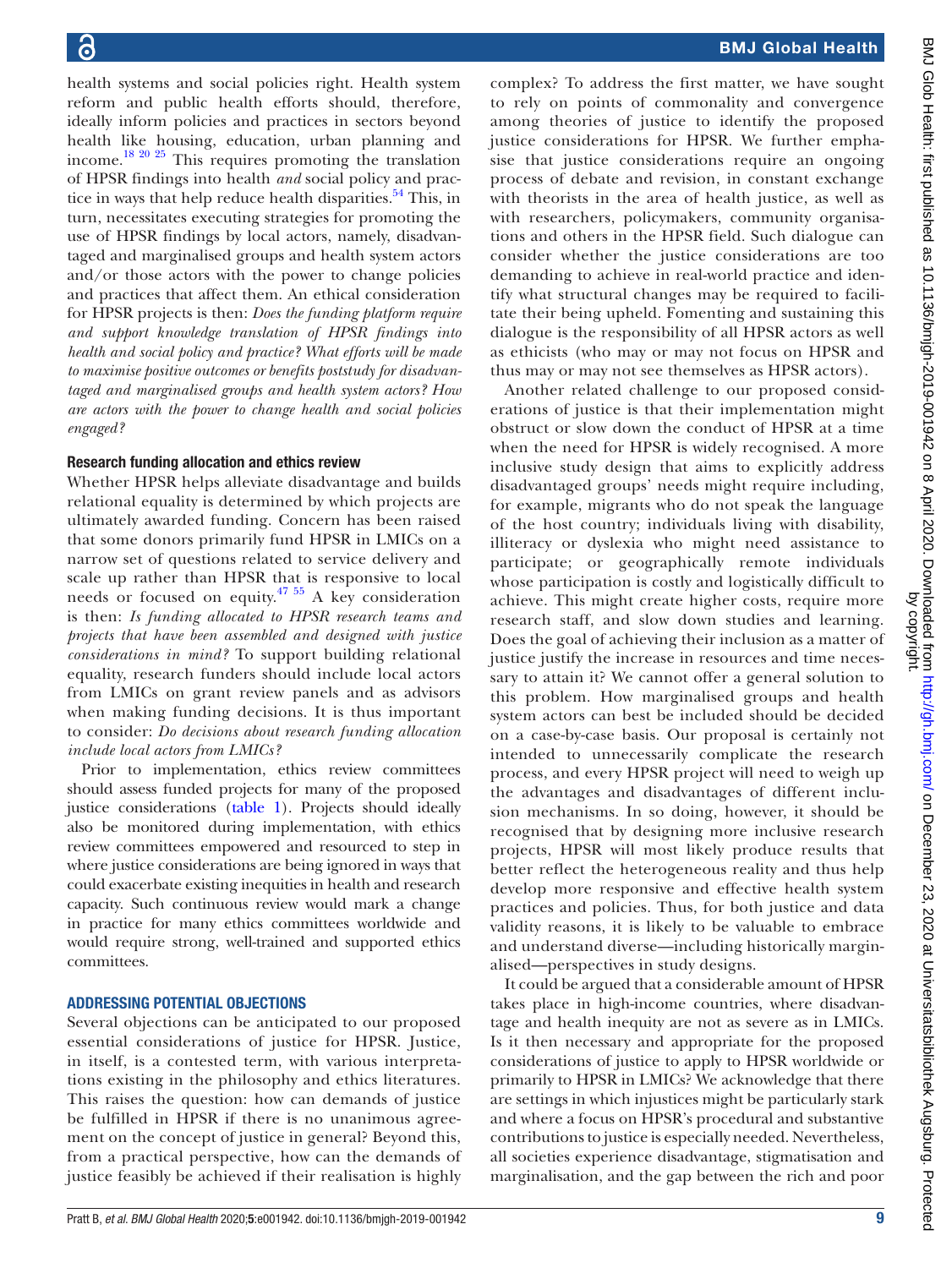is very wide in some high-income countries. We therefore suggest that the proposed justice considerations be taken into account for HPSR in all countries.

Lastly, we acknowledge that tensions may well exist between the procedural and substantive considerations that we identify. For example, research questions identified with the input of disadvantaged and marginalised groups may not always create strong new knowledge for equitable health systems. More broadly, there may be tensions between the proposed justice considerations and ethical considerations reflecting other values in HPSR (eg, solidarity and beneficence). We emphasise the need for additional conceptual and empirical work to explore the nature of these tensions and how they can be navigated.

#### **CONCLUSIONS**

We have proposed that the principle of justice should be interpreted more expansively for HPSR than is routinely the case for biomedical research. To uphold this principle, we have identified a set of essential justice considerations to more centrally incorporate justice into HPSR priority setting, funding allocation, design and ethical review. We recognise the large range of study designs and methodological approaches encapsulated in HPSR, and the diversity in their scope and size, and that there are many HPSR projects that already have justice built in as a core concern and approach. By articulating these considerations, we hope to raise the prominence of dimensions of justice as key *ethical* considerations in HPSR across different types of studies. Taking the proposed justice considerations into account should promote those active in the HPSR field to more systematically link projects and programmes to the promotion of health equity and social justice at the population and systems levels.

Twitter Edwine Barasa [@edwinebarasa](https://twitter.com/edwinebarasa), Lucy Gilson [@Lucy\\_Gilson](https://twitter.com/Lucy_Gilson) and Sassy Molyneux [@sassy.molyneux](https://twitter.com/sassy.molyneux)

Acknowledgements We thank the speakers and attendees of the WHO Experts Meeting on Ethical Review for Health Policy and Systems Research, held at the University of Zurich on 23–24 July 2015. Our discussions as part of this meeting informed the thinking that is reflected in this paper. We also thank Vicki Marsh, Sridhar Venkatapuram and the two anonymous BMJ Global Health reviewers for providing insightful and constructive comments on earlier versions of this paper.

Contributors BP, VW and SM conceived of and wrote the first draft of the paper, with BP taking the lead. Each substantially contributed to the analyses presented in the paper. TH, EB, LG and DK each contributed substantially to the intellectual content of the paper and were involved in revising paper. All authors approved the submitted version of the paper.

Funding BP is currently supported by an Australian Research Council (ARC) Discovery Early Career Researcher Award (award number DE170100414). The contents of this article are solely the responsibility of the author and do not reflect the views of the ARC. VW and TH are supported by the German Federal Ministry (BMBF, FKZ 01GP1791). SM and DK are supported by a Wellcome Trust Strategic Award to the Global Health Bioethics Network (096527), and SM by a Wellcome Trust Collaborative Award and by Nuffield Department of Medicine funds at the University of Oxford. DK is also funded by the Wellcome Trust Humanities and Social Science (Society and Ethics) (grant number 205419/Z/16/Z).

Competing interests None declared.

Patient consent for publication Not required.

Provenance and peer review Not commissioned; externally peer reviewed.

Data availability statement There is no data for this article.

Open access This is an open access article distributed in accordance with the Creative Commons Attribution 4.0 Unported (CC BY 4.0) license, which permits others to copy, redistribute, remix, transform and build upon this work for any purpose, provided the original work is properly cited, a link to the licence is given, and indication of whether changes were made. See: [https://creativecommons.org/](https://creativecommons.org/licenses/by/4.0/) [licenses/by/4.0/](https://creativecommons.org/licenses/by/4.0/).

#### ORCID iDs

Bridget Pratt<http://orcid.org/0000-0002-4934-3560> Edwine Barasa <http://orcid.org/0000-0001-5793-7177>

#### **REFERENCES**

- <span id="page-9-0"></span>1 Alliance for Health Policy and Systems Research. *World report on health policy and systems research*. Geneva: World Health Organization, 2017.
- <span id="page-9-1"></span>2 World Health Organization. *World health report 2013: research for universal health coverage*. Geneva: World Health Organization, 2013.
- 3 World Health Organization. *Health systems financing: the path to universal coverage*. Geneva: World Health Organization, 2010.
- <span id="page-9-2"></span>4 Sheikh K, Gilson L, Agyepong IA, *et al*. Building the field of health policy and systems research: framing the questions. *[PLoS Med](http://dx.doi.org/10.1371/journal.pmed.1001073)* 2011;8:e1001073.
- <span id="page-9-3"></span>5 Gilson L, Hanson K, Sheikh K, *et al*. Building the field of health policy and systems research: social science matters. *[PLoS Med](http://dx.doi.org/10.1371/journal.pmed.1001079)* 2011;8:e1001079.
- <span id="page-9-4"></span>6 Hoffman SJ, Røttingen J-A, Bennett S, *et al*. Background paper on conceptual issues related to health systems research to inform a who global strategy on health systems research, 2012. Available: [http://www.who.int/alliancehpsr/alliancehpsr\\_backgroundpaperh](http://www.who.int/alliancehpsr/alliancehpsr_backgroundpaperhsrstrat1.pdf) [srstrat1.pdf](http://www.who.int/alliancehpsr/alliancehpsr_backgroundpaperhsrstrat1.pdf) [Accessed 14 Jul 2013].
- <span id="page-9-5"></span>7 Pratt B, Paul A, Hyder AA, *et al*. Ethics of health policy and systems research: a scoping review of the literature. *[Health Policy Plan](http://dx.doi.org/10.1093/heapol/czx003)* 2017;32:890–910.
- <span id="page-9-6"></span>8 Hyder AA, Rattani A, Krubiner C, *et al*. Ethical review of health systems research in low- and middle-income countries: a conceptual exploration. *[Am J of Bioeth](http://dx.doi.org/10.1080/15265161.2013.868950)* 2014;14:28–37.
- <span id="page-9-7"></span>9 Beauchamp TL, Childress JF. *Principles of biomedical ethics*. 7th edn. Oxford: Oxford University Press, 2013.
- <span id="page-9-10"></span>10 Luyckx VA, Biller-Andorno N, Saxena A, *et al*. Health policy and systems research: towards a better understanding and review of ethical issues. *[BMJ Glob Health](http://dx.doi.org/10.1136/bmjgh-2017-000314)* 2017;2:e000314.
- <span id="page-9-8"></span>11 World Health Organization Task Force on Health Systems Research. *The millennium development goals will not be attained without new research addressing health system constraints to delivering effective interventions*. Geneva: WHO, 2005.
- 12 Ministerial Summit on Health Research. *The Mexico statement on health research*. Mexico City, 2004.
- <span id="page-9-9"></span>13 Plough AL. Building a culture of health: a critical role for public health services and systems research. *[Am J Public Health](http://dx.doi.org/10.2105/AJPH.2014.302410)* 2015;105:S150–2.
- 14 Alliance for Health Policy and Systems Research (WHO) with the Global Health Ethics Unit (WHO). *Ethical Considerations for Health Policy and Systems Research*. Geneva: World Health Organization, 2019.
- <span id="page-9-11"></span>15 Faden RR, Kass NE, Goodman SN, *et al*. An ethics framework for a learning health care system: a departure from traditional research ethics and clinical ethics. *[Hastings Cent Rep](http://dx.doi.org/10.1002/hast.134)* 2013;43:S16–27.
- <span id="page-9-16"></span>16 Pratt B, Hyder AA. Global justice and health systems research in low- and middle-income countries. *[J Law Med Ethics](http://dx.doi.org/10.1111/jlme.12202)* 2015;43:143–61.
- <span id="page-9-12"></span>17 Baylis F, Kenny NP, Sherwin S. A relational account of public health ethics. *[Public Health Ethics](http://dx.doi.org/10.1093/phe/phn025)* 2008;1:196–209.
- <span id="page-9-13"></span>18 Powers M, Faden R. *Social Justice: The Moral Foundations of Public Health and Health Policy*. New York: Oxford University Press, 2006.
- 19 Rogers WA. Feminism and public health ethics. *[J Med Ethics](http://dx.doi.org/10.1136/jme.2005.013466)* 2006;32:351–4.
- <span id="page-9-15"></span>20 Wolff J, de-Shalit A. *Disadvantage*. Oxford, UK: Oxford University Press, 2007.
- <span id="page-9-17"></span>21 Venkatapuram S. *Health Justice: An Argument from the Capabilities Approach*. Cambridge: Polity Press, 2011.
- <span id="page-9-14"></span>22 Chung R, Hunt M, Lenard PT, *et al*. Justice and health inequalities in humanitarian crises: Structured health vulnerabilities and natural disasters. In: *Health inequalities and global justice*. Edinburgh: Edinburgh University Press, 2012: 197–212.